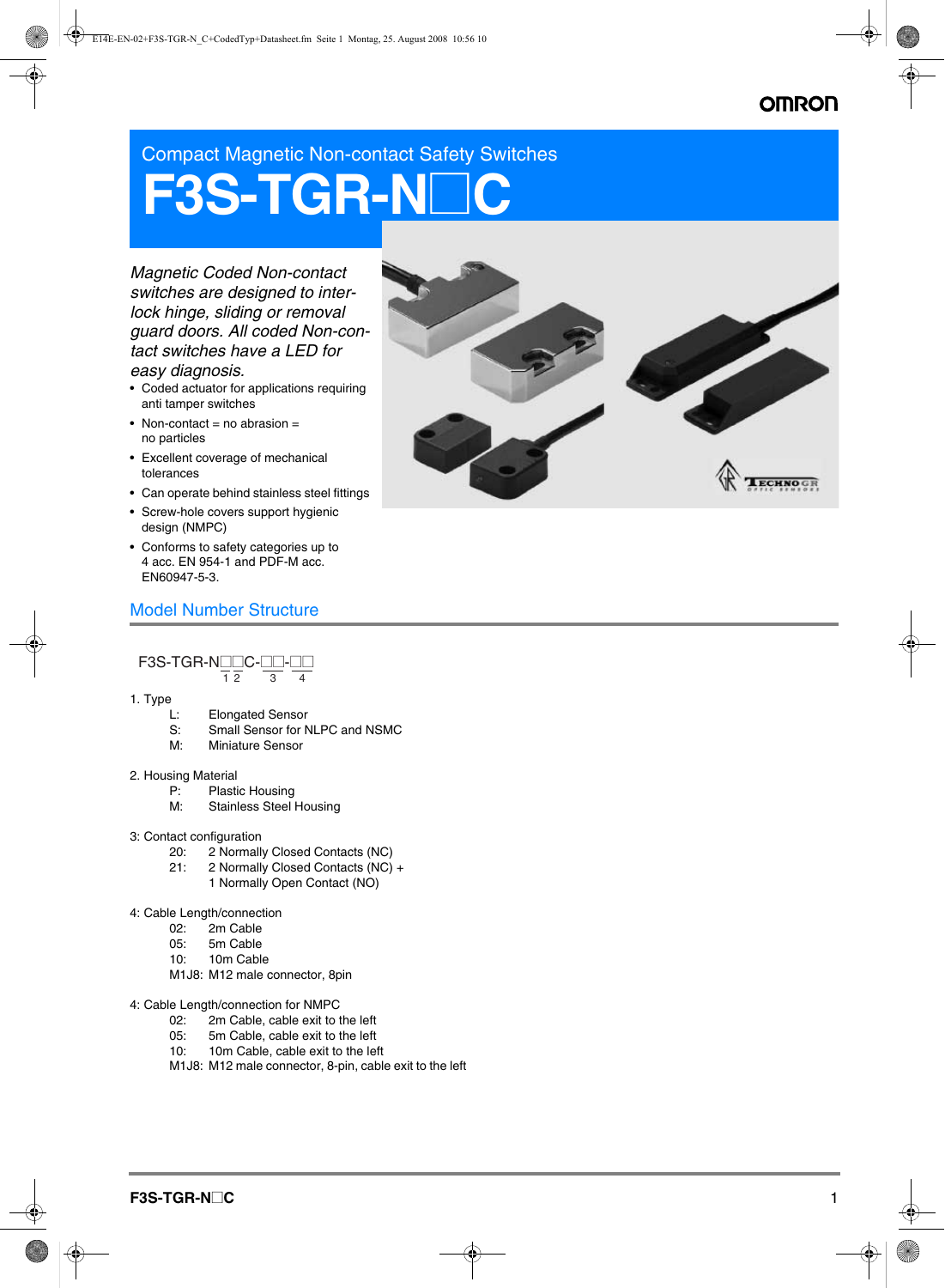## **OMRON**

## Ordering Information

| <b>Elongated Sensors</b><br>Type |                      | <b>Cable Connection</b> | <b>Contact Configuration</b> |
|----------------------------------|----------------------|-------------------------|------------------------------|
|                                  | F3S-TGR-NLPC-20-02   | 2 m pre-wired           | 2NC                          |
|                                  | F3S-TGR-NLPC-20-05 * | 5 m pre-wired           | 2NC                          |
|                                  | F3S-TGR-NLPC-20-10   | 10 pre-wired            | 2NC                          |
|                                  | F3S-TGR-NLPC-20-M1J8 | M12, 8-pin              | 2NC                          |
|                                  | F3S-TGR-NLPC-21-02   | 2 m pre-wired           | 2NC/1NO                      |
|                                  | F3S-TGR-NLPC-21-05 * | 5 m pre-wired           | 2NC/1NO                      |
|                                  | F3S-TGR-NLPC-21-10   | 10 pre-wired            | 2NC/1NO                      |
|                                  | F3S-TGR-NLPC-21-M1J8 | M12, 8-pin              | 2NC/1NO                      |

<span id="page-1-0"></span>\*. Preferred stock items.

| <b>Small Sensor</b> | <b>Type</b>          | <b>Cable Connection</b> | <b>Contact Configuration</b> |
|---------------------|----------------------|-------------------------|------------------------------|
|                     | F3S-TGR-NSMC-20-02   | 2 m pre-wired           | 2NC                          |
|                     | F3S-TGR-NSMC-20-05 * | 5 m pre-wired           | 2NC                          |
|                     | F3S-TGR-NSMC-20-10   | 10 pre-wired            | 2NC                          |
|                     | F3S-TGR-NSMC-20-M1J8 | M12, 8-pin              | 2NC                          |
|                     | F3S-TGR-NSMC-21-02   | 2 m pre-wired           | 2NC/1NO                      |
|                     | F3S-TGR-NSMC-21-05 * | 5 m pre-wired           | 2NC/1NO                      |
|                     | F3S-TGR-NSMC-21-10   | 10 pre-wired            | 2NC/1NO                      |
|                     | F3S-TGR-NSMC-21-M1J8 | M12, 8-pin              | 2NC/1NO                      |

\*. Preferred stock items.

| <b>Miniature Sensor</b> | Type                 |                        | <b>Contact Configuration</b> |
|-------------------------|----------------------|------------------------|------------------------------|
|                         | F3S-TGR-NMPC-20-02   | 2m pre-wired           | 2NC                          |
|                         | F3S-TGR-NMPC-20-05 * | 5m pre-wired           | 2NC                          |
|                         | F3S-TGR-NMPC-20-10   | 10m pre-wired          | 2NC                          |
|                         | F3S-TGR-NMPC-20-M1J8 | M <sub>12</sub> , 8pin | 2NC                          |
|                         | F3S-TGR-NMPC-21-02   | 2m pre-wired           | 2NC/1NO                      |
|                         | F3S-TGR-NMPC-21-05 * | 5m pre-wired           | 2NC/1NO                      |
|                         | F3S-TGR-NMPC-21-10   | 10m pre-wired          | 2NC/1NO                      |
|                         | F3S-TGR-NMPC-21-M1J8 | M12, 8pin              | 2NC/1NO                      |

<span id="page-1-1"></span>\*. Optional cable exit to the right is available for F3S-TGR-NMPC - types. Please contact your Omron distributor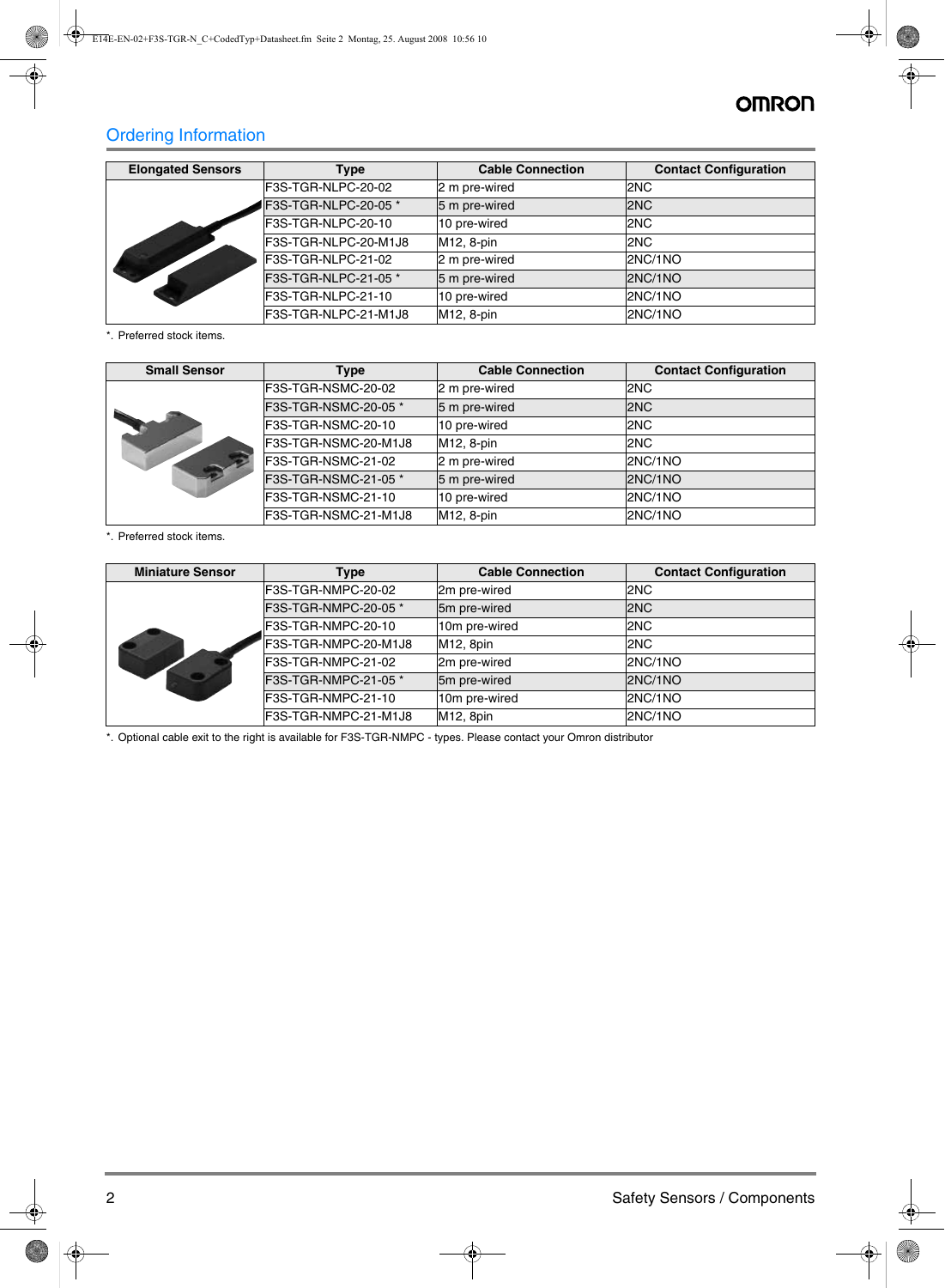#### Accessories

|                         | G9SA                                | G9SA-301                      |
|-------------------------|-------------------------------------|-------------------------------|
|                         |                                     | G9SA-501                      |
|                         |                                     | G9SA-321-T075<br>G9SA-321-T15 |
|                         |                                     | G9SA-321-T30                  |
|                         |                                     |                               |
|                         | G9SB                                | G9SB-2002-C                   |
|                         |                                     | G9SB-2002-A                   |
|                         |                                     | G9SB-200-B                    |
| Safety relay units      |                                     | G9SB-200-D                    |
|                         |                                     | G9SB-3012-A                   |
|                         |                                     | G9SB-301-B                    |
|                         |                                     | G9SB-3012-C<br>G9SB-301-D     |
|                         |                                     |                               |
|                         | G9SX                                | G9SX-BC202-R                  |
|                         |                                     | G9SX-AD322-T15-R              |
|                         |                                     | G9SX-AD322-T150-R             |
|                         |                                     | G9SX-ADA222-T15-R             |
|                         |                                     | G9SX-ADA222-T150-R            |
|                         | Standalone controller 16 inputs     | NE1A-SCPU01L                  |
|                         | Standalone controller 40 inputs     | NE1A-SCPU02L                  |
| Programmable            | Safety Network controller 16 inputs | NE1A-SCPU01-V1                |
| <b>Controllers</b>      | Safety Network controller 40 inputs | NE1A-SCPU02                   |
|                         | Safety input terminal               | DST1-ID12SL-1                 |
|                         | Safety mixed terminal               | DST1-MD16SL-1                 |
|                         | Safety mixed terminal (relay out)   | DST1-MRD08SL-1                |
|                         | 2 <sub>m</sub>                      | F39-TGR-CVL-B-2-R             |
| Cables 8-pin            | 5 <sub>m</sub>                      | F39-TGR-CVL-B-5-R             |
|                         | 10 <sub>m</sub>                     | F39-TGR-CVL-B-10-R            |
|                         | for M12 connector - types           | F39-TGR-NT                    |
| <b>T-Connector</b>      | 2m M12-8pin, 2m                     | F39-TGR-CVL-N-2               |
| <b>Connection cable</b> | 5m M12-8pin, 5m                     | F39-TGR-CVL-N-5               |
|                         | 10m M12-8pin, 10m                   | F39-TGR-CVL-N-10              |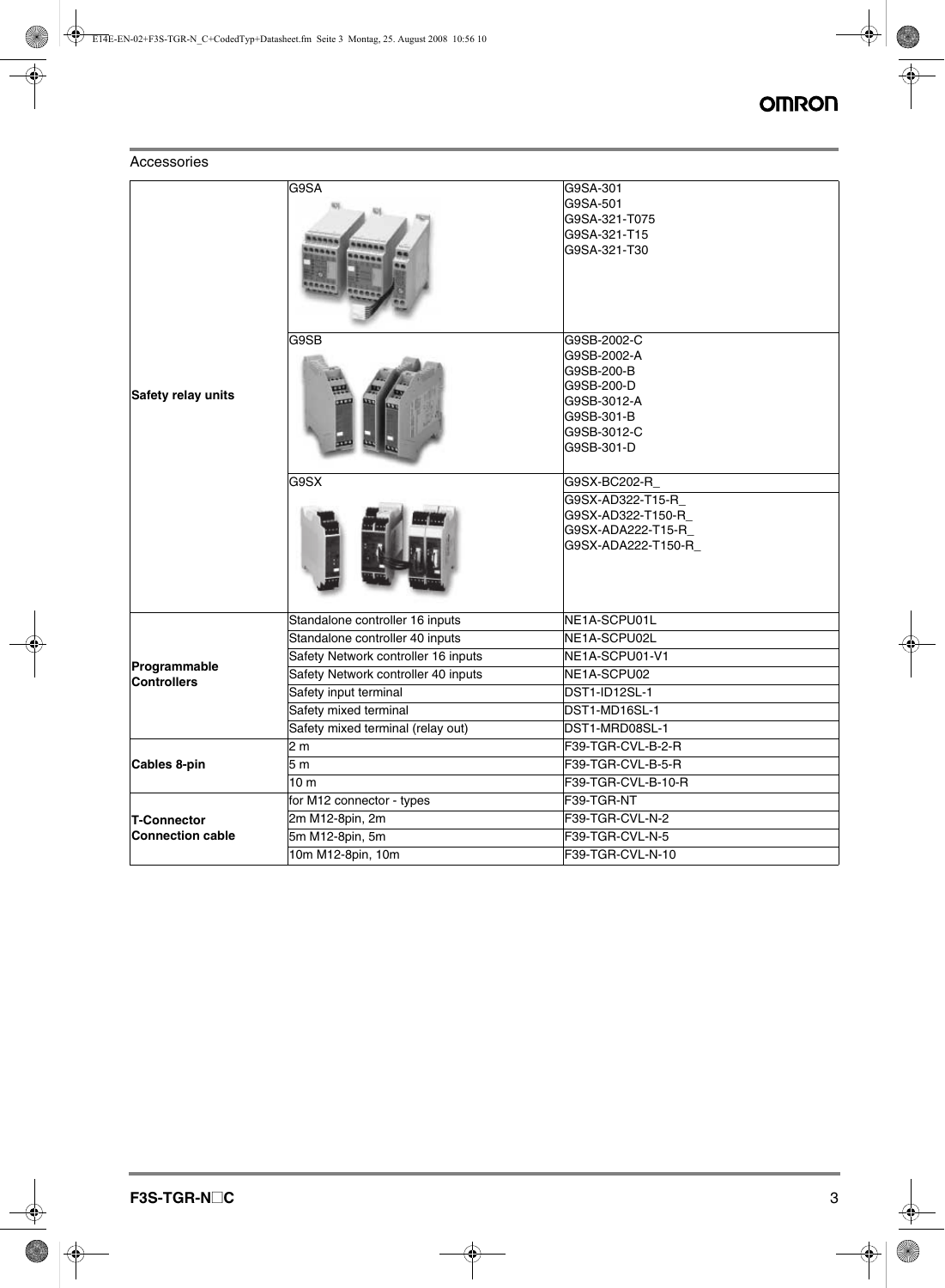## **Specifications**

#### Mechanical Data

|                                      |                                                                 | <b>Elongated Sensor</b>         | <b>Small Sensor</b>              | <b>Miniature Sensor</b>         |  |
|--------------------------------------|-----------------------------------------------------------------|---------------------------------|----------------------------------|---------------------------------|--|
| <b>Operating distance</b>            | OFF $\rightarrow$ ON (Sao)                                      | 12mm Close                      |                                  | 8mm Close                       |  |
|                                      | ON $\rightarrow$ OFF (Sar)                                      | 17mm Open                       |                                  | 12mm Open                       |  |
| <b>Actuator approach</b>             | Min.                                                            | 4mm/s                           |                                  |                                 |  |
| speed                                | Max.                                                            | 1000mm/s                        |                                  |                                 |  |
| <b>Switching frequency</b>           |                                                                 | 1Hz                             |                                  |                                 |  |
| <b>Operating temperature</b>         |                                                                 | $-25^{\circ}$ C $+80^{\circ}$ C | $-25^{\circ}$ C $+105^{\circ}$ C | $-25^{\circ}$ C $+80^{\circ}$ C |  |
| <b>Enclosure protection</b>          | Flying lead<br>M <sub>12</sub> connector                        | IP67                            |                                  |                                 |  |
| <b>Material</b>                      |                                                                 | <b>Black Polycarbonate</b>      | Stainless Steel 316              | <b>Black Polvester</b>          |  |
| <b>Mounting bolts</b>                |                                                                 | 2 x M4 recommended              |                                  |                                 |  |
| <b>Tightening torque</b>             |                                                                 | 1Nm<br>0,8Nm                    |                                  |                                 |  |
| <b>Mounting position</b>             |                                                                 | any                             |                                  |                                 |  |
| <b>Mechanical life</b><br>expectancy |                                                                 | 10.000.000 cycles               |                                  |                                 |  |
| <b>Electrical life</b>               |                                                                 | 1.000.000 cycles                |                                  |                                 |  |
| expectancy                           | 2.000.000 cycles @ 24VDC/100mA<br>De-rating Safety<br>lfactor 2 |                                 |                                  |                                 |  |
| Cable diameter<br>land material      |                                                                 | 6mm PVC                         |                                  |                                 |  |

#### Electrical Data

|                                           |                                   | <b>Elongated Sensor</b>                               | <b>Small sensor</b> | <b>Miniature Sensor</b> |  |
|-------------------------------------------|-----------------------------------|-------------------------------------------------------|---------------------|-------------------------|--|
| <b>Power supply</b>                       |                                   | 24VDC ±15%                                            |                     |                         |  |
| <b>Power consumption</b>                  | Max.                              | 50 <sub>m</sub> A                                     |                     |                         |  |
| <b>Switching current</b>                  | Min.                              | 10mA @ 10VDC                                          |                     |                         |  |
| <b>Rated loads</b>                        | <b>NC</b> contacts<br>NO contacts | 100mA @ 24VDC<br>100mA @ 24VDC                        |                     |                         |  |
| <b>Insulation resistance</b>              |                                   | 100 $M\Omega$                                         |                     |                         |  |
| <b>Rated insulation</b><br><b>voltage</b> |                                   | <b>250VAC</b>                                         |                     |                         |  |
| <b>Output type</b>                        |                                   | electronic output (potential-free optocoupler output) |                     |                         |  |

Approved Standards

- EN standards certified by TÜV Rheinland
- EN 954-1
- EN 60204-1
- EN/IEC 60947-5-3
- UL 508, CSA C22.2
- BS 5304
- EN 1088-1 conformance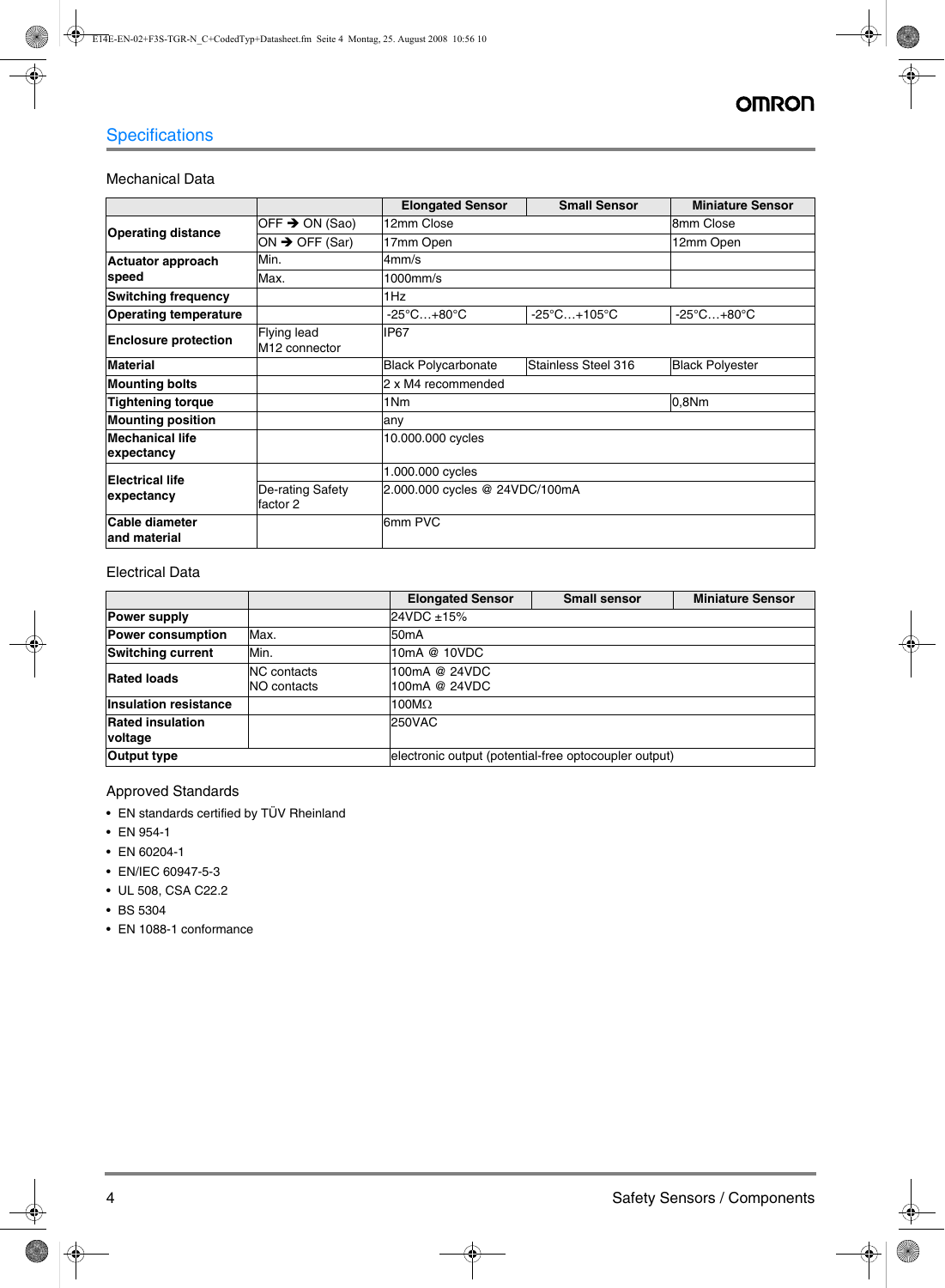#### Connection diagram

#### Cable version

| Pin No.                                                             |  | Signal name                                                                                                                   |
|---------------------------------------------------------------------|--|-------------------------------------------------------------------------------------------------------------------------------|
| red<br>blue<br>black<br>white<br>vellow<br>green<br>brown<br>orange |  | $+24$ VDC<br>GND<br>NC Channel 1, +<br>NC Channel 1, -<br>NC Channel 2, +<br>NC Channel 2, -<br>NO Channel +<br>NO Channel, - |
|                                                                     |  |                                                                                                                               |

#### M12-Connector version

|                               | Pin No. Signal name                                                                                                                                                                             | Wire color (F39-TGR-SB4-CVLB) |
|-------------------------------|-------------------------------------------------------------------------------------------------------------------------------------------------------------------------------------------------|-------------------------------|
| 3<br>6<br>$\overline{5}$<br>8 | $+24$ VDC<br>GND<br>$-$ NC Channel 1, $+$ $-$ Blue<br>-NC Channel 1, - - White<br>$-NC$ Channel 2, $+$ - Yellow<br>-NC Channel 2, - - Pink<br>$-$ NO Channel + $-$ Grey<br>$-$ NO Channel, $ -$ | <b>Brown</b><br>Green<br>Red  |
|                               |                                                                                                                                                                                                 |                               |

#### Operating characteristics



5 mm misalignment tolerance after setting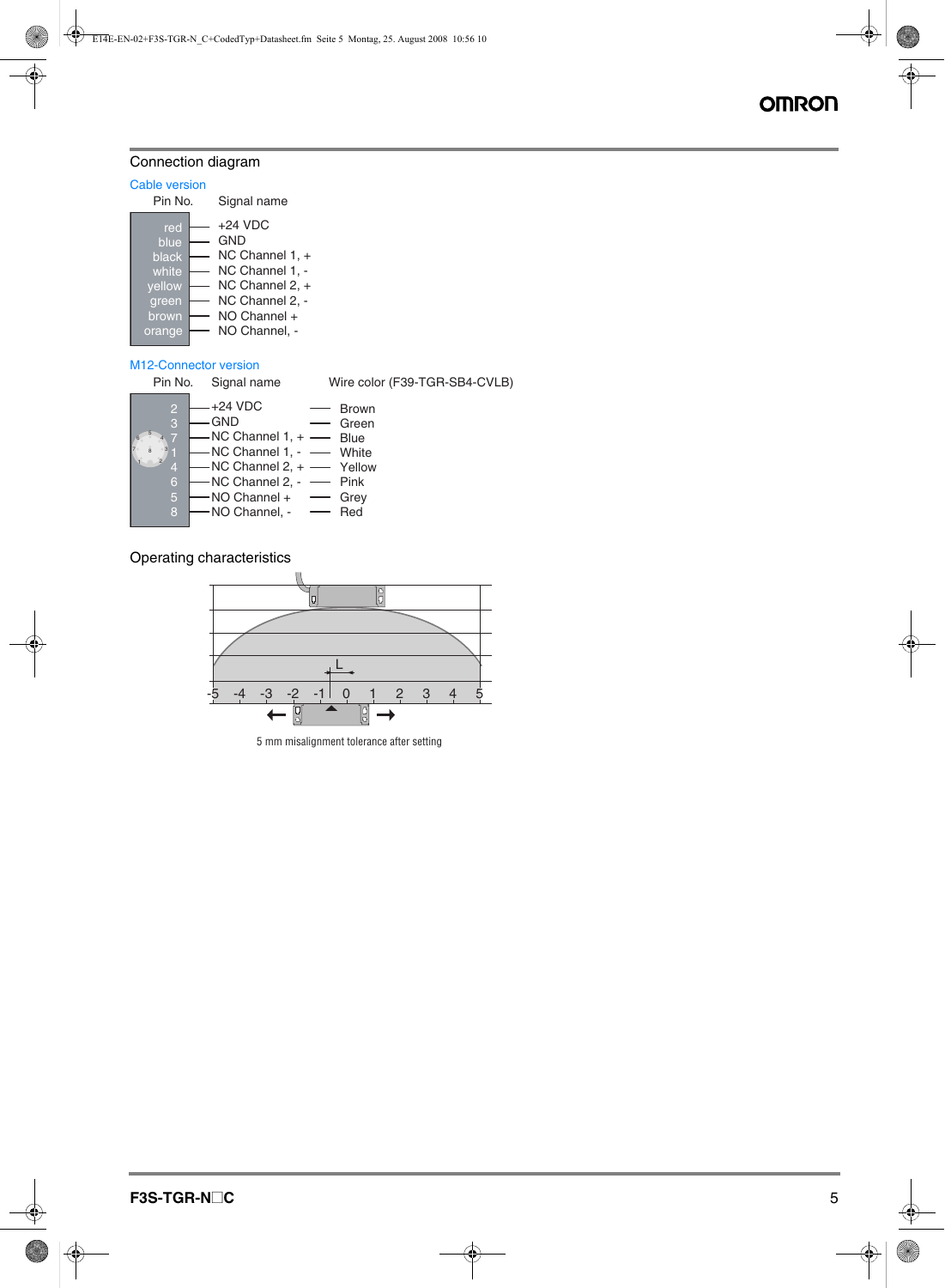88

#### Elongated Sensor (Sensor/Actuator)

F3S-TGR-NLPC





## Small Sensor (Sensor/Actuator)





#### Miniature Sensor (Sensor/Actuator) F3S-TGR-NMPC





88





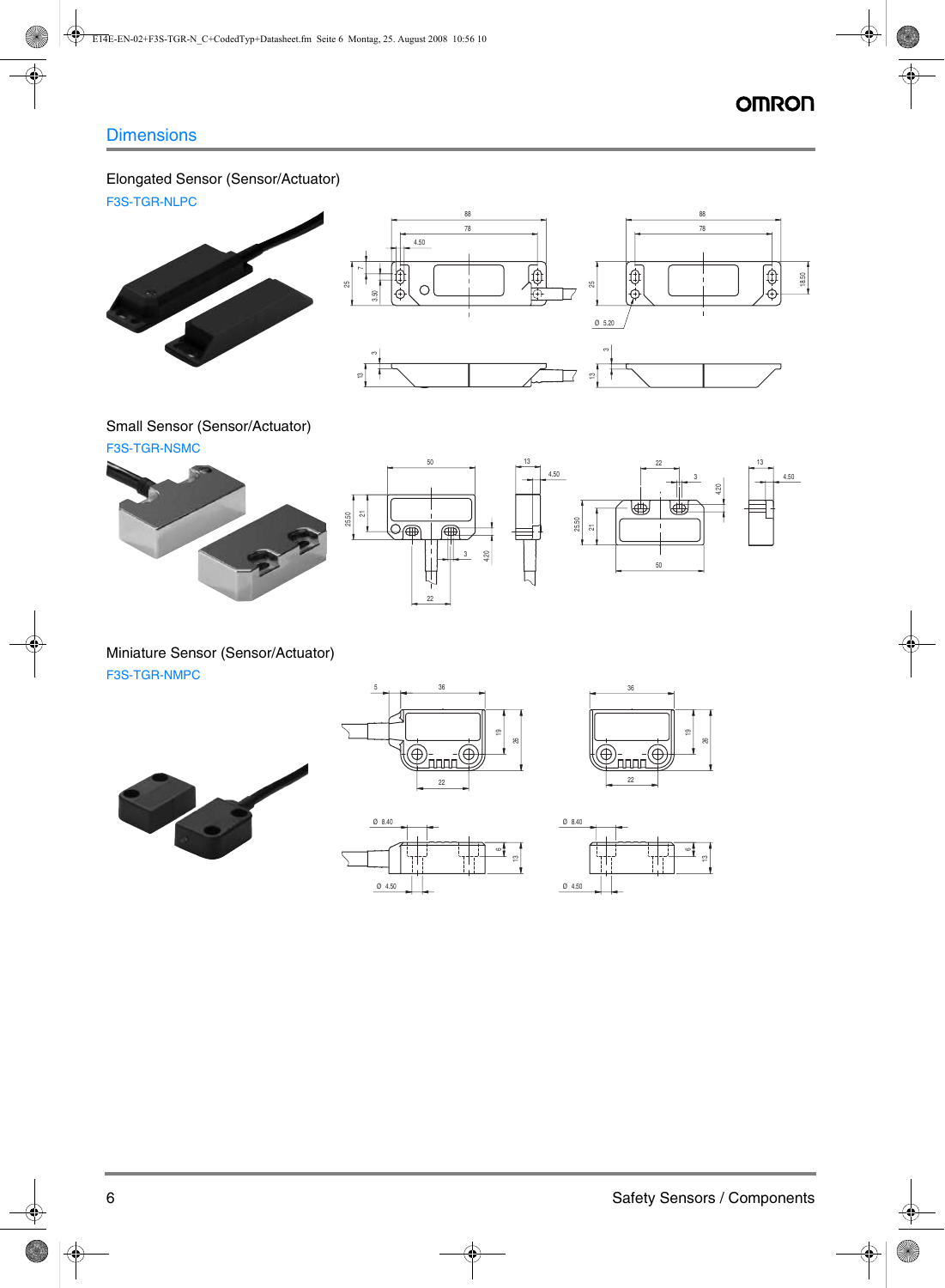Wiring examples (Single head connection up to category 4 acc. EN954-1) G9SA

#### **Single Sensor Application with G9SA-301**

(up to Safety Category 4 acc. EN954-1)



#### **Series connection Application, up to 6 Sensors with G9SA-301**

(up to Safety Category 3 acc. EN954-1)

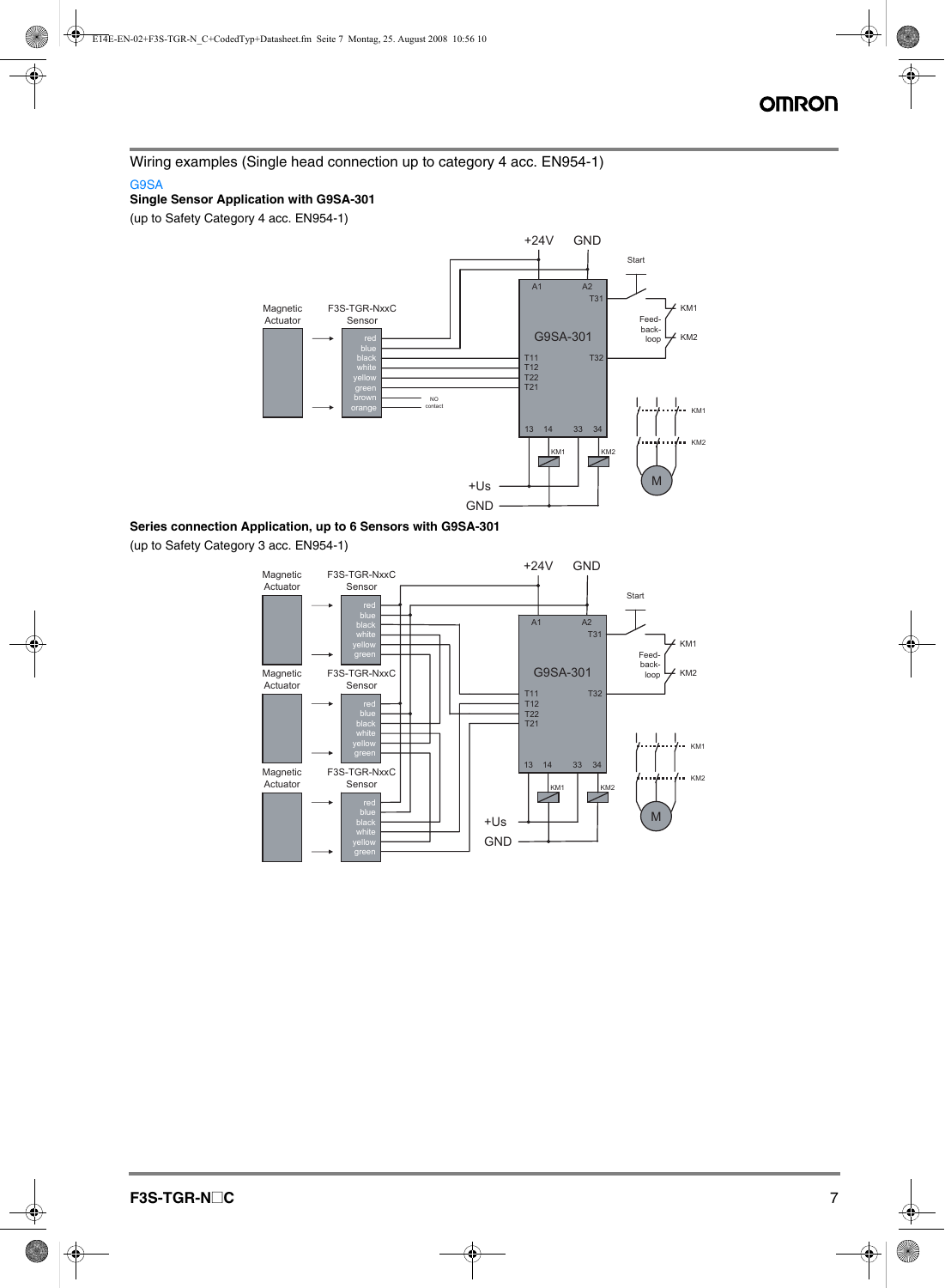#### G9SB

#### **Single Sensor Application with G9SB-2002-C**

(up to Safety Category 4 acc. EN954-1)



#### **Series connection Application, up to 6 Sensors with G9SB-2002-C**

(up to safety Category 3 acc. EN954-1)

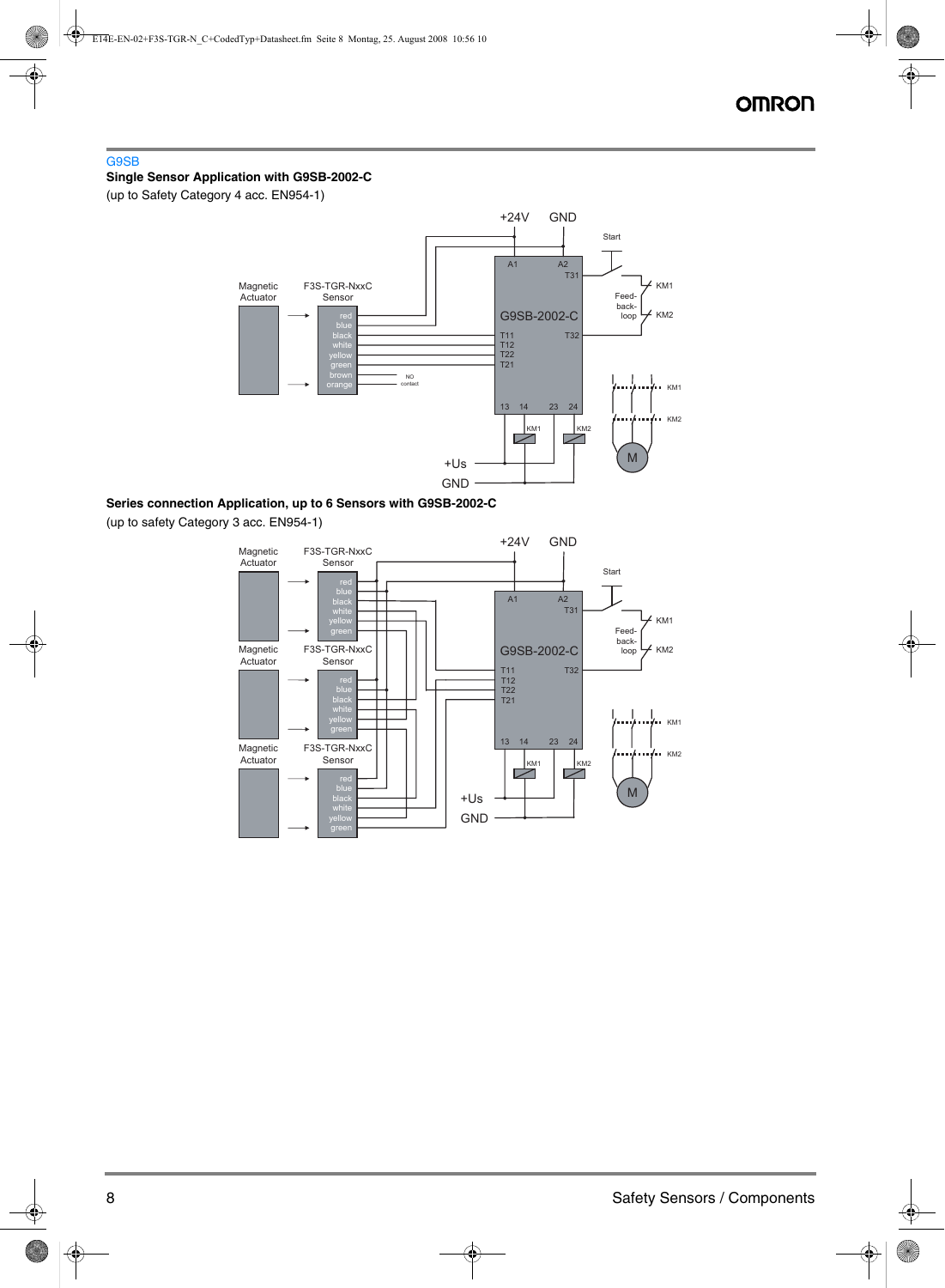#### G9SX **Single Sensor Application with G9SX-AD322-T15**

(up to Safety Category 4 acc. EN954-1)



**Series connection Application, up to 6 Sensors with G9SX-AD322-T15**

(up to Safety Category 3 acc. EN954-1)

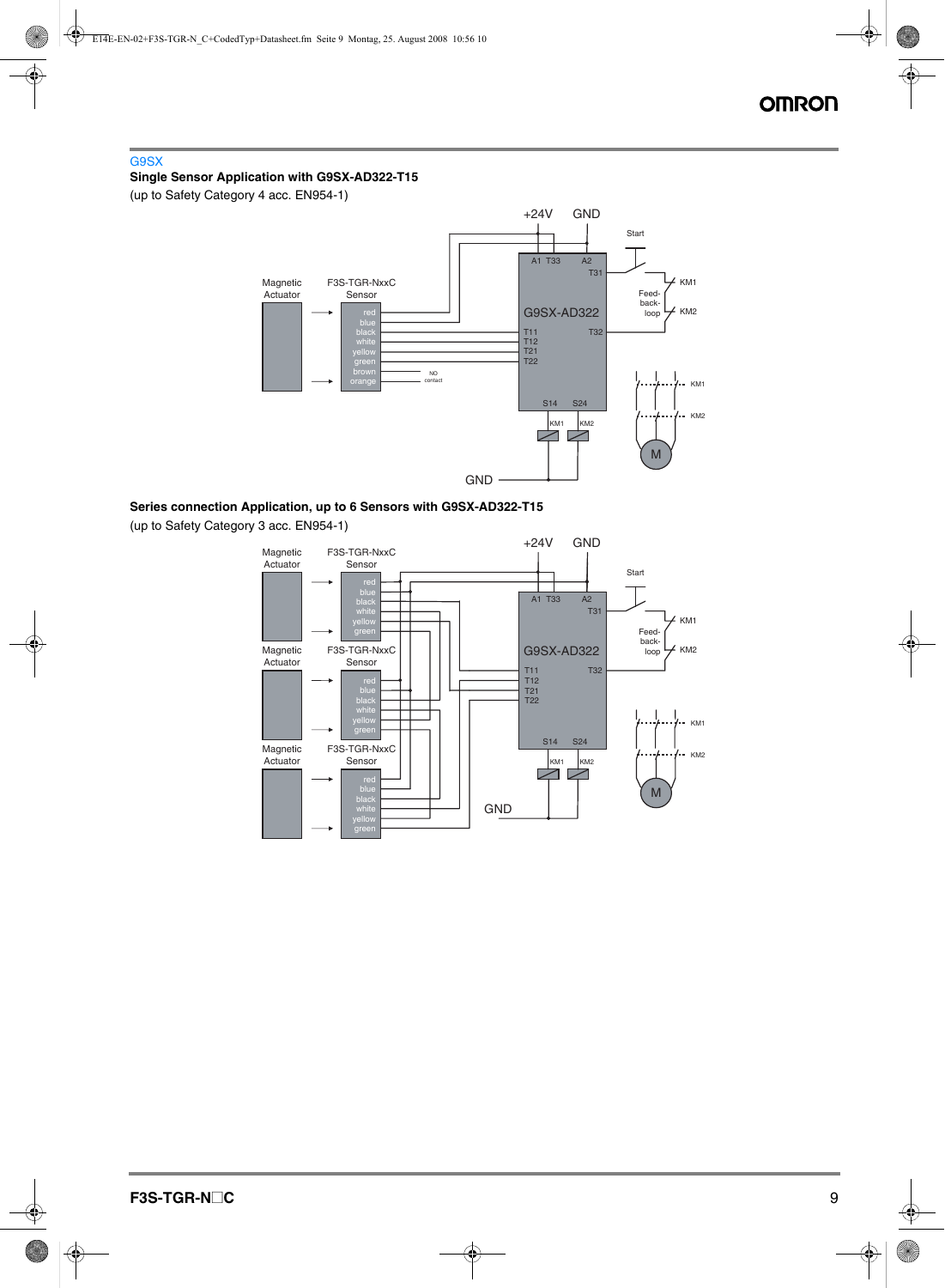DeviceNet Safety NE1A and DST1-I/O-Terminals **Single Sensor Application with NE1A and DST1-Safety-IO** (up to safety Category 4 acc. EN954-1)



#### **Series connection Application, up to 6 Sensors with NE1A or DST1-Safety-IO**

(up to Safety Category 3 acc. EN954-1)



#### **Application with multiple Sensors with NE1A or DST1-Safety-IO**



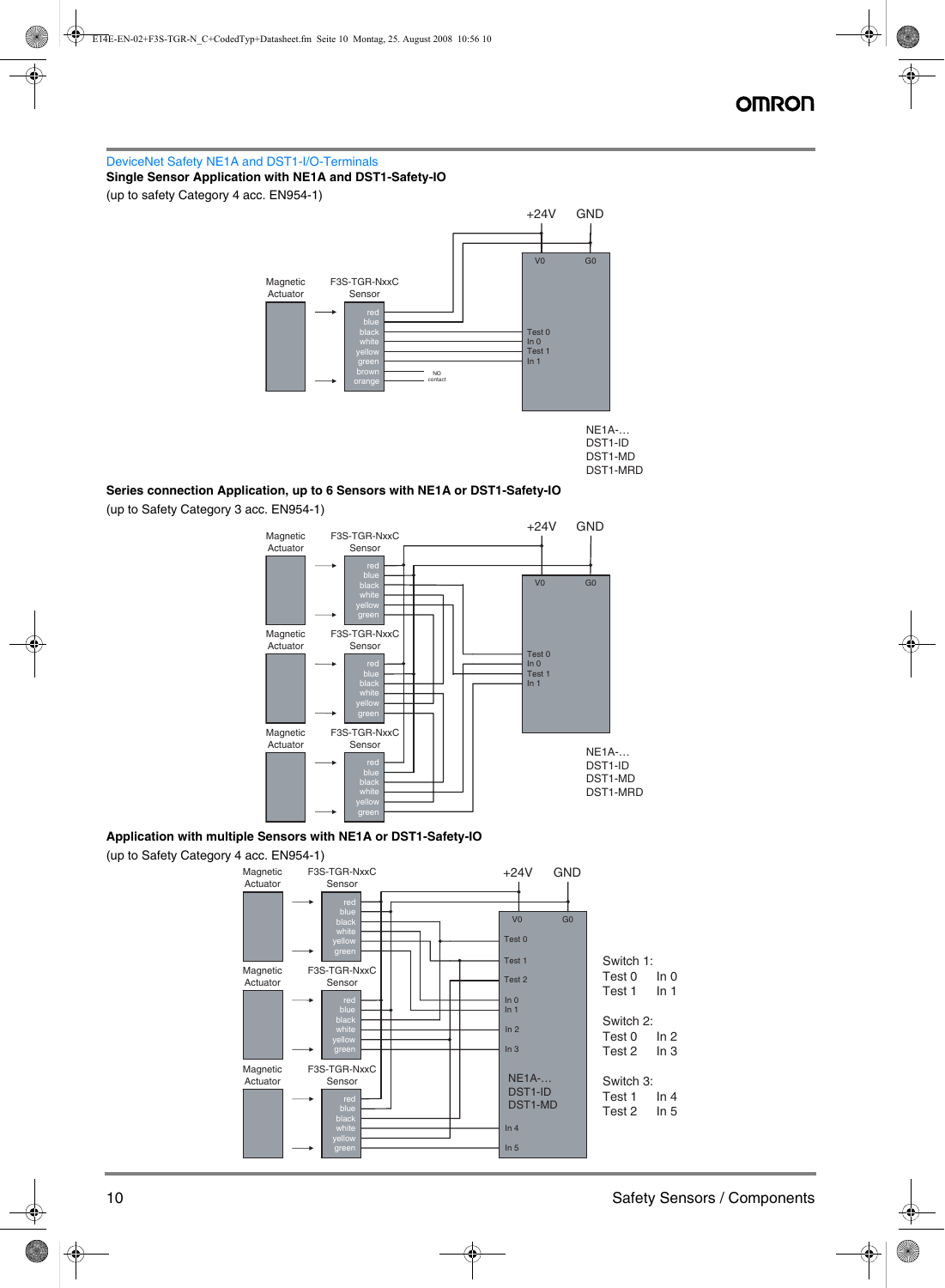### Safety Precautions

#### $\left\langle \mathsf{N}\right\rangle$  warning

Be sure to turn OFF the power before performing wiring. Do not touch charge parts (e.g., terminals) while power is ON. Doing so may result in electric shock.

Do not allow the actuator to come close to the switch with the door open. Doing so may cause machinery to start operating and may result in injury.

Keep actuators (magnets) away from magnetically sensitive equipment like PC harddisks, floppy disks etc. The magnetic field of the magnet will damage existing data.

#### $\land$  CAUTION

Use guard stops in the way shown below to ensure that the switch and actuator do not make contact when the guard door is closed.



#### Application Precautions

- Do not use the product in locations subject to explosive or flammable gases.
- Do not use load currents exceeding the rated value.
- Be sure to wire each conductor correctly.
- Be sure to confirm correct operation after completing mounting and adjustment.
- Do not drop or attempt to disassemble the product.
- Be sure to use the correct combination of switch and actuator.
- Use a power supply of the specified voltage. Do not use power supplies with large ripples or power supplies that intermittently generate incorrect voltages.
- Capacitors are consumable and require regular maintenance and inspection.

#### Precautions for Safe Use

#### Mounting Direction of Switch and Actuator

The Sensor will not operate properly if the switch and actuator come towards each other diagonally. The Sensor will, however, operate properly if the switch and actuator come towards each other headon, horizontally or vertically (as long as the faces have the same orientation).



#### Mutual Interference

If the switch and actuator are mounted in parallel, be sure to separate them by at least 25 mm, as shown below.



#### Using for Hinged Doors

On hinged doors, install the Sensor at an opening edge as shown below.



#### **Solvents**

Ensure that solvents, such as alcohol, thinner, trichloroethane, or gasoline do not adhere to the product. Solvents may cause markings to fade and components to deteriorate.

#### Installation Location

Do not install the product in the following locations. Doing so may result in product failure or malfunction.

- Locations subject to direct sunlight
- Locations subject to humidity levels outside the range 35% to 85% or subject to condensation due to extreme temperature changes
- Locations subject to corrosive or flammable gases
- Locations subject to shocks or vibration in excess of the product ratings
- Locations subject to dust (including iron dust) or salts

Take appropiate and sufficient countermeasures when using the product in the following locations.

- Locations subject to static electricity or other forms of noise
- Locations subject to possible exposure to radioactivity
- Locations subject to power supply lines
- It is advisable to mount the switches on non ferrous materials. The presence of ferrous material can effect switching sensitivity.

**Wiring** 

Perform wiring using wire with the following dimensions.

Stranded wire: 2.5 mm<sup>2</sup>

Solid wire: 4.0 mm<sup>2</sup>

Tighten the terminal screws with the specified torque. Not doing so may result in malfunction or abnormal heat generation.

Terminal screw tightening torque: 1 Nm for NLPC and NSMC 0,8 Nm for NMPC